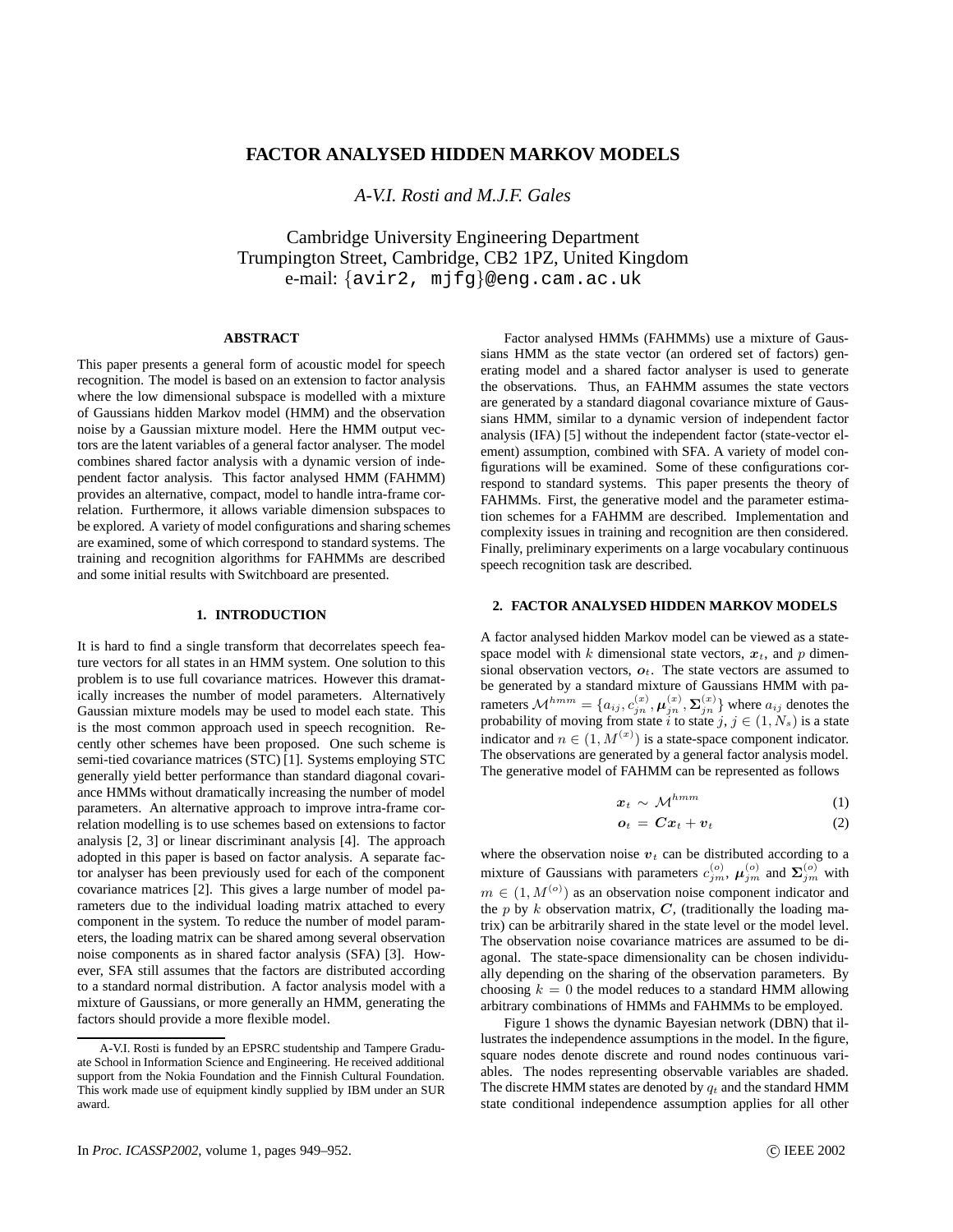

**Fig. 1**. DBN representing a factor analysed HMM.

variables. The mixture indicator variables  $\omega_t^x$  and  $\omega_t^o$  depend on the current state as does the state distribution and observation parameters. The state vectors, HMM states and both the mixture components are all hidden. Thus, expectation maximisation algorithm (EM) may be used in training the model parameters.

#### **2.1. Training FAHMMs**

From the DBN in Figure 1, the joint likelihood of an utterance  $O = o_1, \ldots, o_T$ , state vector sequence  $X = x_1, \ldots, x_T$  and HMM state sequence  $Q = q_1, \ldots, q_T$  is given by

$$
p(\boldsymbol{O}, \boldsymbol{X}, Q) = \prod_{t=2}^{T} P(q_t|q_{t-1}) \prod_{t=1}^{T} p(\boldsymbol{x}_t|q_t) p(\boldsymbol{o}_t|\boldsymbol{x}_t, q_t) \quad (3)
$$

where  $P(q_t|q_{t-1})$  is the normal HMM transition probability often denoted by  $a_{ij}$ ,  $p(x_t|q_t)$  is the HMM state conditional output likelihood associated with state  $q_t$  and the observation likelihood can be obtained from the generative model as

$$
p(\boldsymbol{o}_t|\boldsymbol{x}_t,j) = \sum_{m=1}^{M^{(o)}} c_{jm}^{(o)} \mathcal{N}(\boldsymbol{o}_t; \boldsymbol{C}_j \boldsymbol{x}_t + \boldsymbol{\mu}_{jm}^{(o)}, \boldsymbol{\Sigma}_{jm}^{(o)})
$$
(4)

when  $q_t = j$  and a separate observation matrix,  $C_j$ , for every state is used. Using the above joint likelihood, an auxiliary function characteristic to standard EM learning schemes can be formed. Statistics for the HMM state posterior probabilities and state vector posterior likelihoods are estimated using the old set of model parameters, M, in the E step. This is based on factoring the posterior likelihood of the state vector and HMM state sequence,  $p(X, Q|O, M) = p(X|O, Q, M)P(Q|O, M)$ , which has previously been employed in learning the parameters of IFA [5]. The maximum likelihood estimates of the model parameters,  $\hat{\mathcal{M}}$ , are obtained in the M step using the sufficient statistics from the E step and applying standard optimisation techniques. The E and M steps are applied iteratively setting the new parameters obtained in the M step as the old parameters for the E step in the next iteration until the change in the log-likelihood for the training data becomes small. A detailed derivation of the EM algorithm for FAHMMs is presented in [6].

#### **2.2. Sufficient Statistics**

The posterior probability of being in state j at time t,  $\gamma_i(t)$  =  $P(j|O,\mathcal{M})$ , being in state j at time t and in state i at time  $t-1$ ,  $\xi_{ij}(t) = P(i, j | \mathbf{O}, \mathcal{M})$ , and being in state j and in state-space mixture *n* at time t,  $\gamma_{jn}^{(x)}(t) = P(j,n|\mathbf{O},\mathcal{M})$ , can be obtained using the traditional forward backward algorithm for mixture of Gaussians HMM [7] with the following posterior likelihood of an observation given the state  $j$  and state-space component  $n$ 

$$
p(\boldsymbol{o}_t|j, n, \mathcal{M}) =
$$
\n
$$
\sum_{m=1}^{M^{(o)}} c_{jm}^{(o)} \mathcal{N}(\boldsymbol{o}_t; \boldsymbol{C}_j \boldsymbol{\mu}_{jn}^{(x)} + \boldsymbol{\mu}_{jm}^{(o)}, \boldsymbol{C}_j \boldsymbol{\Sigma}_{jn}^{(x)} \boldsymbol{C}_j' + \boldsymbol{\Sigma}_{jm}^{(o)})
$$
\n
$$
(5)
$$

where a prime,  $(\cdot)'$ , denotes transpose. The observation posterior likelihood for the state  $i$  can be obtained by marginalising the above likelihood over the state-space components. The same likelihood is also used in recognition algorithms which otherwise are exactly the same as for HMMs.

The joint posterior probability of being in state  $j$  and in observation noise component  $m, \gamma_{jm}^{(o)}(t) = P(j, m | \boldsymbol{O}, \mathcal{M})$ , is also required for the observation parameter estimation. This can be obtained as follows

$$
\gamma_{jm}^{(o)}(t) = \sum_{n=1}^{M^{(x)}} P(m|j, n, o_t, \mathcal{M}) \gamma_{jn}^{(x)}(t)
$$
(6)

where the posterior probability of being in observation noise component m given the state  $j$  and state-space component  $n$  can be written as

$$
P(m|j, n, o_t, \mathcal{M}) = (7)
$$
  
\n
$$
c_{jm}^{(o)} \mathcal{N}(o_t; C_j \mu_{jn}^{(x)} + \mu_{jm}^{(o)}, C_j \Sigma_{jn}^{(x)} C_j' + \Sigma_{jm}^{(o)})
$$
  
\n
$$
\sum_{l=1}^{M^{(o)}} c_{jl}^{(o)} \mathcal{N}(o_t; C_j \mu_{jn}^{(x)} + \mu_{jl}^{(o)}, C_j \Sigma_{jn}^{(x)} C_j' + \Sigma_{jl}^{(o)})
$$

The estimation of the HMM parameters requires different state vector posterior statistics than the estimation of the observation parameters. It can be shown that the state vector posterior distribution given the state and both the mixture components is a Gaussian. Thus, only first and second order statistics are needed and they can be written as

$$
\hat{\boldsymbol{x}}_{jmn}(t) = \boldsymbol{\mu}_{jn}^{(x)} + \boldsymbol{K}_{jmn} (\boldsymbol{o}_t - \boldsymbol{C}_j \boldsymbol{\mu}_{jn}^{(x)} - \boldsymbol{\mu}_{jm}^{(o)})
$$
(8)

$$
\hat{\boldsymbol{R}}_{jmn}(t) = \boldsymbol{\Sigma}_{jn}^{(x)} - \boldsymbol{K}_{jmn} \boldsymbol{C}_{j} \boldsymbol{\Sigma}_{jn}^{(x)} + \hat{\boldsymbol{x}}_{jmn}(t) \hat{\boldsymbol{x}}'_{jmn}(t) \tag{9}
$$

where

$$
K_{jmn} = \Sigma_{jn}^{(x)} C_j' (C_j \Sigma_{jn}^{(x)} C_j' + \Sigma_{jm}^{(o)})^{-1}
$$
 (10)

The sufficient statistics  $\hat{x}_{jm}^{(o)}(t),\hat{\bm{R}}_{jm}^{(o)}(t),\hat{\bm{x}}_{jn}^{(x)}(t)$  and  $\hat{\bm{R}}_{jn}^{(x)}(t)$  can be obtained by marginalising the above statistics using the component prior probabilities  $c_{jm}^{(o)}$  and  $c_{jn}^{(x)}$ .

## **2.3. Re-estimation Formulae**

The re-estimation formulae for the HMM parameters are similar to the standard formulae described in [7]. However, the observations  $o_t$  are replaced by the posterior mean estimates  $\hat{x}_{jn}^{(x)}(t)$  and the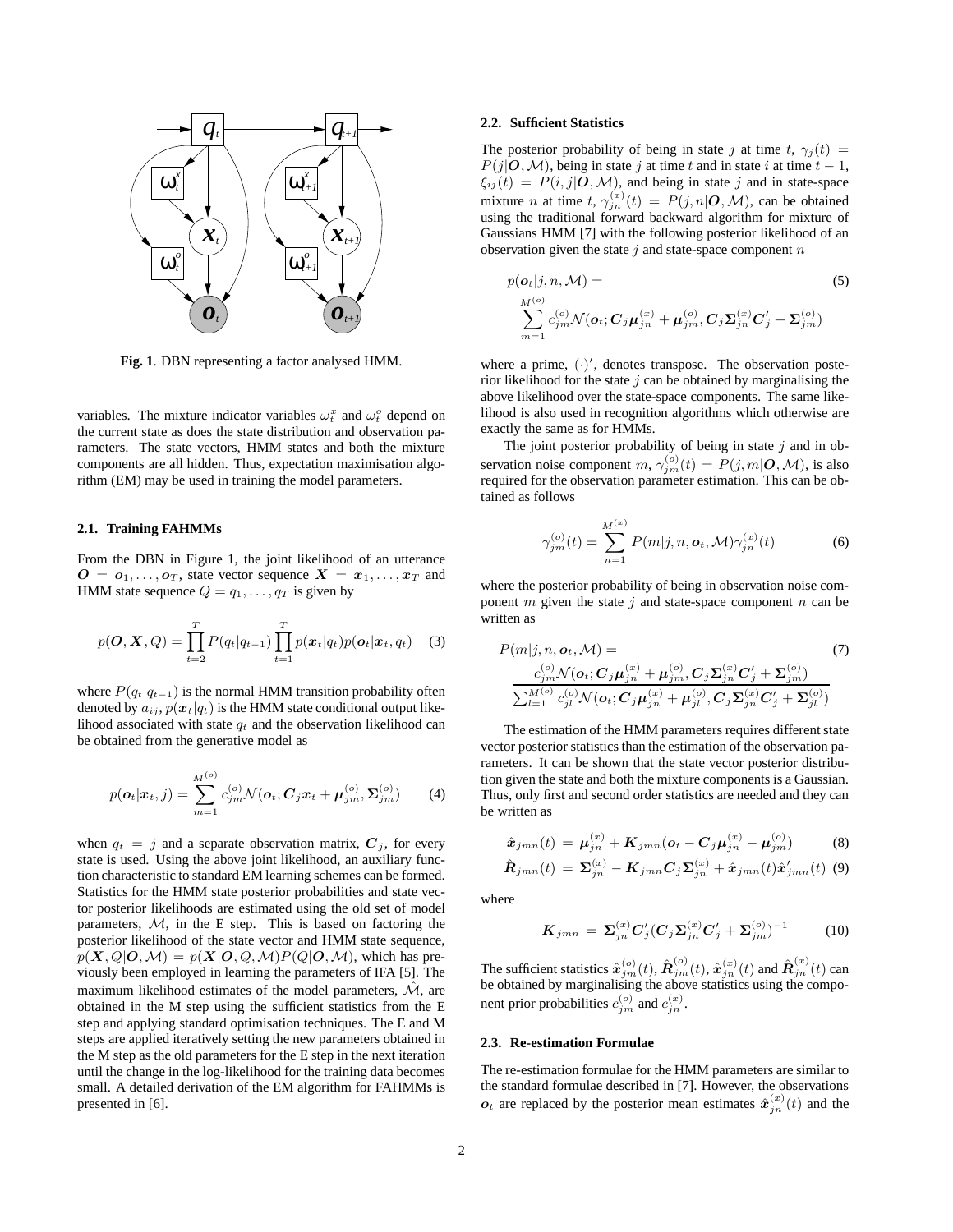second moments  $o_t o'_t$  by  $\hat{\mathbf{R}}_{jn}^{(x)}(t)$ . Using the above notation, the formulae can be written as

$$
\hat{a}_{ij} = \frac{\sum_{t=2}^{T} \xi_{ij}(t)}{\sum_{t=2}^{T} \gamma_i(t-1)}
$$
\n(11)

$$
\hat{c}_{jn}^{(x)} = \frac{\sum_{t=1}^{T} \gamma_{jn}^{(x)}(t)}{\sum_{t=1}^{T} \gamma_j(t)}
$$
\n(12)

$$
\hat{\boldsymbol{\mu}}_{jn}^{(x)} = \frac{\sum_{t=1}^{T} \gamma_{jn}^{(x)}(t) \hat{\boldsymbol{x}}_{jn}^{(x)}(t)}{\sum_{t=1}^{T} \gamma_{jn}^{(x)}(t)}
$$
(13)

$$
\hat{\mathbf{\Sigma}}_{jn}^{(x)} = \text{diag}\Big(\frac{\sum_{t=1}^{T} \gamma_{jn}^{(x)}(t) \hat{\mathbf{R}}_{jn}^{(x)}(t)}{\sum_{t=1}^{T} \gamma_{jn}^{(x)}(t)} - \hat{\boldsymbol{\mu}}_{jn}^{(x)} \hat{\boldsymbol{\mu}}_{jn}^{(x)}\Big) \quad (14)
$$

The new observation matrix has to be estimated row by row as in SFA [3]. The scheme adopted in this paper follows closely the maximum likelihood linear regression transform matrix optimisation [8]. The *l*th row vector  $\hat{c}_l$  of the new observation matrix,  $\hat{C}_j$ , can be written as

$$
\hat{\mathbf{c}}_l = \mathbf{k}_l' \mathbf{G}_l^{-1} \tag{15}
$$

where the k by k matrices  $G_l$  and the k dimensional column vectors  $k_i$  are defined as follows

$$
G_l = \sum_{m=1}^{M^{(o)}} \frac{1}{\sigma_{jml}^{(o)2}} \sum_{t=1}^{T} \gamma_{jm}^{(o)}(t) \hat{\boldsymbol{R}}_{jm}^{(o)}(t)
$$
(16)

$$
\mathbf{k}_{l} = \sum_{m=1}^{M^{(o)}} \frac{1}{\sigma_{jml}^{(o)2}} \sum_{t=1}^{T} \gamma_{jm}^{(o)}(t) (\mathbf{o}_{tl} - \mu_{jml}^{(o)}) \hat{\mathbf{x}}_{jm}^{(o)}(t) \quad (17)
$$

where  $\sigma_{jml}^{(o)2}$  is the *l*th diagonal element of the observation covariance matrix  $\Sigma_{jm}^{(o)}$ ,  $o_{tl}$  and  $\mu_{jml}^{(o)}$  are the *l*th elements of the current observation and the observation noise mean vectors, respectively.

The observation noise parameters are updated using the following formulae

$$
\hat{c}_{jm}^{(o)} = \frac{\sum_{t=1}^{T} \gamma_{jm}^{(o)}(t)}{\sum_{t=1}^{T} \gamma_j(t)}
$$
\n(18)

$$
\hat{\boldsymbol{\mu}}_{jm}^{(o)} = \frac{\sum_{t=1}^{T} \gamma_{jm}^{(o)}(t) (\boldsymbol{o}_t - \hat{\boldsymbol{C}}_j \hat{\boldsymbol{x}}_{jm}^{(o)}(t))}{\sum_{t=1}^{T} \gamma_{jm}^{(o)}(t)}
$$
(19)

$$
\hat{\mathbf{\Sigma}}_{jm}^{(o)} = \frac{1}{\sum_{t=1}^{T} \gamma_{jm}^{(o)}(t)} \sum_{t=1}^{T} \gamma_{jm}^{(o)}(t) \text{diag}\left(\mathbf{o}_t \mathbf{o}_t'\right) \tag{20}
$$

$$
\begin{aligned}&-\left[\left.\hat{\boldsymbol{C}}_j \ \hat{\boldsymbol{\mu}}_{jm}^{(o)}\right]\left[\ \boldsymbol{o}_t \hat{\boldsymbol{x}}_{jm}^{(o)\prime}(t) \ \boldsymbol{o}_t\ \right]'\right.\\&\left.-\left[\ \boldsymbol{o}_t \hat{\boldsymbol{x}}_{jm}^{(o)\prime}(t) \ \boldsymbol{o}_t\ \right]\left[\left.\hat{\boldsymbol{C}}_j \ \hat{\boldsymbol{\mu}}_{jm}^{(o)}\ \right]'\right.\\&\left.+\left[\ \hat{\boldsymbol{C}}_j \ \hat{\boldsymbol{\mu}}_{jm}^{(o)}\ \right]\left[\left.\begin{matrix}\hat{\boldsymbol{R}}_{jm}^{(o)}(t) \ \hat{\boldsymbol{x}}_{jm}^{(o)}(t)\\ \hat{\boldsymbol{x}}_{jm}^{(o)\prime}(t) \ 1\ \end{matrix}\right]\left[\left.\begin{matrix}\hat{\boldsymbol{C}}_j \ \hat{\boldsymbol{\mu}}_{jm}^{(o)}\ \end{matrix}\right]'\ \right)\right.\\ \end{aligned}
$$

#### **2.4. Implementation Issues**

The estimation of the sufficient statistics in the EM algorithm for FAHMMs requires inverting  $M^{(o)}M^{(x)}$  full p by p covariance matrices of the form  $C_j \Sigma_{jn}^{(x)} C_j' + \Sigma_{jm}^{(o)}$ . The inverses are also needed in the recognition. If the amount of memory is not an issue, the inverses and the corresponding determinants can be computed prior to starting off with the training and recognition. A more memory efficient implementation requires the computation of the inverses and determinants on the fly. It should be noted that these can be efficiently calculated using the following equality for matrix inverses

$$
(C_j \Sigma_{jn}^{(x)} C'_j + \Sigma_{jm}^{(o)})^{-1} = (21)
$$
  

$$
\Sigma_{jm}^{(o)-1} - \Sigma_{jm}^{(o)-1} C_j (C'_j \Sigma_{jm}^{(o)-1} C_j + \Sigma_{jn}^{(x)-1})^{-1} C'_j \Sigma_{jm}^{(o)-1}
$$

where the inverses of the diagonal covariance matrices  $\Sigma_{jm}^{(o)}$  and  $\Sigma_{jn}^{(x)}$  are trivial to compute and the full matrix  $C_j \Sigma_{jm}^{(o)-1} C_j +$  $\sum_{j=1}^{\infty}$  to be inverted is only a k by k matrix. It is dramatically faster than inverting a full p by p matrix if  $k \ll p$ . The determinants needed in the likelihood calculations can be obtained using the following equality

$$
|C_j \Sigma_{jn}^{(x)} C'_j + \Sigma_{jm}^{(o)}| =
$$
  

$$
|\Sigma_{jm}^{(o)}| |\Sigma_{jn}^{(x)}| |C'_j \Sigma_{jm}^{(o)-1} C_j + \Sigma_{jn}^{(x)-1}|
$$
 (22)

where again the determinants of the diagonal covariance matrices are trivial to compute and provided Cholesky decomposition was used to invert the full  $k$  by  $k$  matrix, its determinant is obtained as a by-product.

The number of Gaussian components in a large vocabulary speech recogniser is often huge. The new estimate of a particular component may not be reliable if the number of observation vectors assigned to the component is small. For this reason some of the above full covariance matrices may become singular. Since the first term,  $C_j \Sigma_{jn}^{(x)} C'_j$ , is generally singular a single zero observation variance element can make the full matrix non-invertible. Thus, flooring of the observation variance elements is adopted [6]. The flooring can be performed by using a fraction of the global variance computed from all the observations as a minimum value for the corresponding element. This is the way flooring is often done in HMM based systems [7].

**Table 1.** Order of number of free parameters using  $M^{(x)}$  statespace components,  $M^{(o)}$  observation noise components and no sharing of individual FAHMM parameters.

| System                    | <b>Free Parameters</b>                 |  |  |
|---------------------------|----------------------------------------|--|--|
| HMM $(M^{(x)}$<br>$' = 0$ | $2M^{(o)}r$                            |  |  |
| <b>FAHMM</b> $(M^{(x)}$   | $\mathcal{M}(x)$<br>$+ pk + 2M^{(o)}p$ |  |  |

Table 1 describes the order of number of free parameters in a standard diagonal covariance HMM and an FAHMM with a separate factor analyser per state. HMMs can be viewed as a special case of FAHMMs when the state-space distributions are discarded,  $M^{(x)} = 0$ . Alternatively, by discarding the observation noise and using same state and observation space dimensionalities,  $k = p$ , the model reduces to an STC [1] for which a different training scheme has to be applied. An FAHMM with only one state-space component can be viewed as SFA [3] whereas a single observation noise component FAHMM is a dynamic version of IFA [5].

#### **3. RESULTS**

The baseline used for the experiments was a gender independent decision tree clustered tied state cross-word triphone mixture of